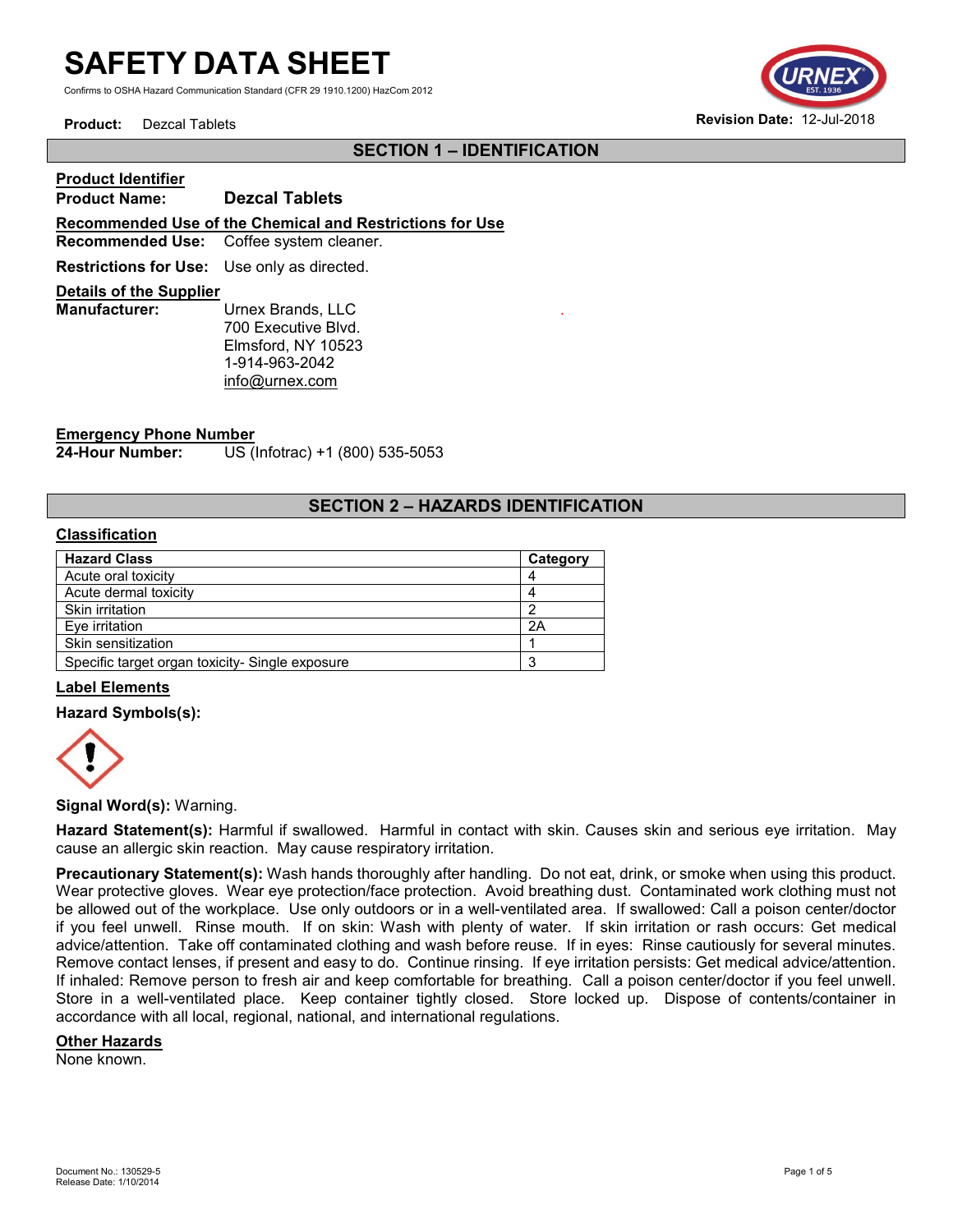Confirms to OSHA Hazard Communication Standard (CFR 29 1910.1200) HazCom 2012



# **SECTION 3 – COMPOSITION / INFORMATION ON INGREDIENTS**

| <b>Chemical Name</b> | <b>CAS Number</b> | Wt $%$ |
|----------------------|-------------------|--------|
| Citric acid          | 77-92-9           | $60$   |
| Maleic acid          | 110-16-7          | $35$   |
| Sulfamic acid        | 5329-14-6         | ~10    |

The exact percentage (concentration) of composition has been withheld as a trade secret in accordance with paragraph (i) of §1910.1200.

# **SECTION 4 – FIRST AID MEASURES**

### **First Aid Measures**

**Inhalation:** If breathing is difficult, remove victim to fresh air and keep at rest in a position comfortable for breathing. Get medical advice/attention if you feel unwell.

**Eye Contact:** In case of contact, immediately flush eyes with plenty of water for at least 15 minutes. If easy to do, remove contact lenses, if worn. If irritation persists, get medical attention.

**Ingestion:** If swallowed, do NOT induce vomiting unless directed to do so by medical personnel. Never give anything by mouth to an unconscious person. Rinse mouth. Get medical advice/attention.

**Skin:** In case of contact, immediately flush skin with plenty of water. Remove contaminated clothing and shoes. Wash clothing before reuse. Call a physician if irritation develops and persists.

#### **Most Important Symptoms and Effects (Acute and Delayed)**

**Inhalation:** May cause respiratory tract irritation.

**Eye Contact:** Causes serious eye irritation. Symptoms may include discomfort or pain, excess blinking and tear production, with marked redness and swelling of the conjunctiva.

**Ingestion:** May be harmful if swallowed. May cause stomach distress, nausea, or vomiting.

**Skin:** May cause rash or skin irritation. Symptoms may include redness, edema, drying, defatting and cracking of the skin.

#### **Indication of any Immediate Medical Attention and Special Treatment Needed**

**Note to Physician:** Treat symptomatically.

# **SECTION 5 – FIRE FIGHTING MEASURES**

#### **Extinguishing Media**

**Suitable:** Treat for surrounding material.

**Unsuitable:** None known.

## **Specific Hazards Arising from Chemical**

Products of combustion include but are not limited to: oxides of carbon.

## **Protective Equipment and Precautions for Firefighters**

Keep upwind of fire. Wear full fire fighting turn-out gear (full Bunker gear) and respiratory protection (SCBA).

# **SECTION 6 – ACCIDENTAL RELEASE MEASURES**

## **Personal Precautions, Protective Equipment, and Emergency Procedures**

**Personal Precautions:** Use personal protection recommended in Section 8. Isolate hazard area and deny entry to unnecessary and unprotected personnel.

**Environmental Precautions:** See Section 12 for ecological information.

## **Methods and Material for Containment and Cleaning Up**

Scoop up material and place in a disposal container. Do not flush to sewer or allow to enter waterways. Use appropriate Personal Protective Equipment (PPE). Provide ventilation.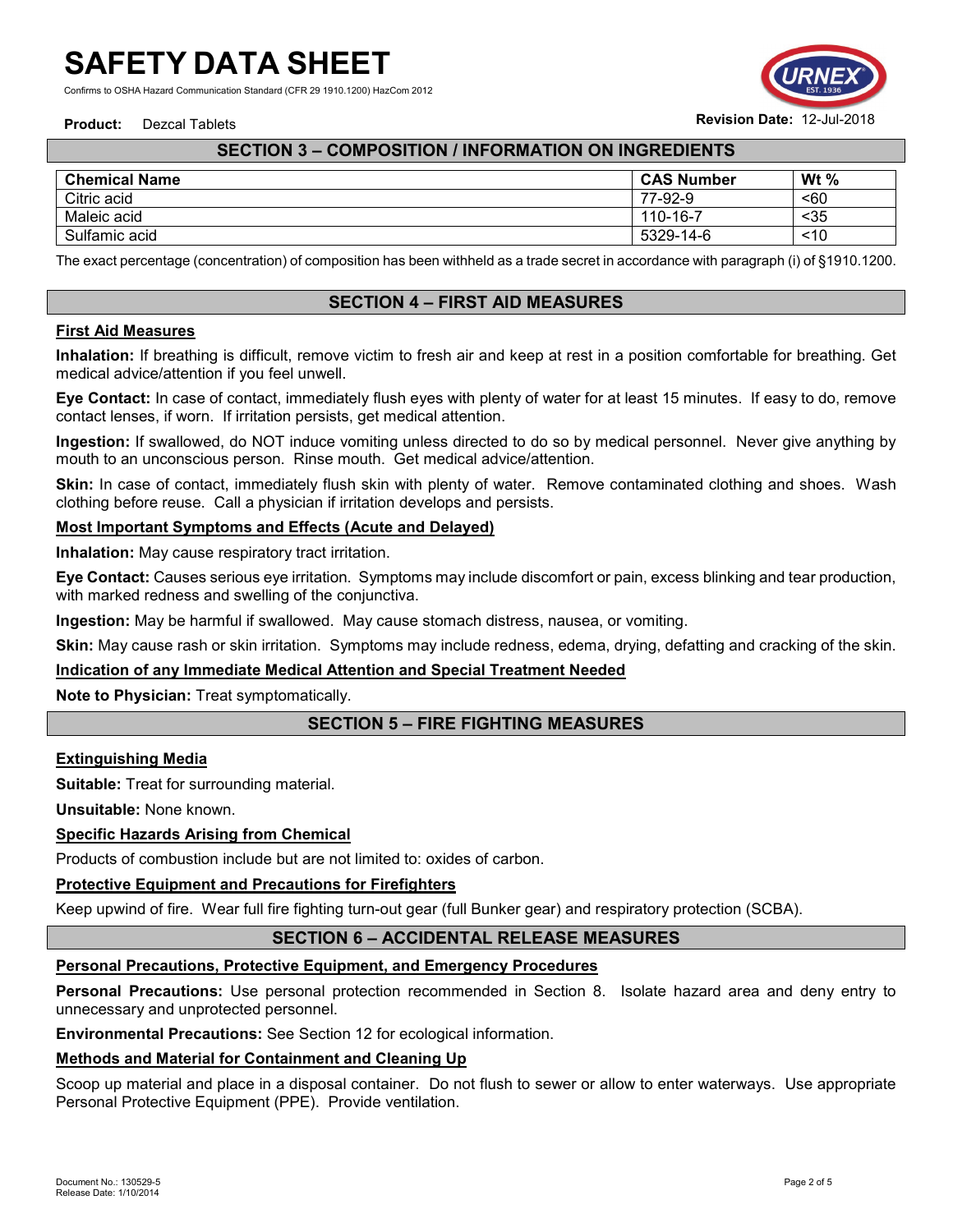Confirms to OSHA Hazard Communication Standard (CFR 29 1910.1200) HazCom 2012

# **SECTION 7 – HANDLING AND STORAGE**

## **Precautions for Safe Handling**

**Handling:** Avoid contact with skin and eyes. Avoid breathing vapor or mist. Do not swallow. Handle in accordance with good industrial hygiene and safety practice. Wash hands after use. Do not eat, drink, or smoke when using this product.

**General Hygiene Advice:** Launder contaminated clothing before reuse. Wash hands before eating, drinking, or smoking.

#### **Conditions for Safe Storage, Including any Incompatibilities**

**Storage Conditions:** Keep container closed when not in use. Store in a dry, cool, and well-ventilated area. Keep out of reach of children.

**Incompatible Materials:** Oxidizing materials.

# **SECTION 8 – EXPOSURE CONTROLS/PERSONAL PROTECTION**

#### **Control Parameters**

#### **Exposure Guidelines:**

| <b>Chemical Name</b>      | <b>ACGIH TLV</b> | <b>OSHA PEL</b> | <b>NIOSH IDLH</b> |
|---------------------------|------------------|-----------------|-------------------|
| Citric acid (77-92-9)     | Not available    | Not available   | Not available     |
| Maleic acid (110-16-7)    | Not available    | Not available   | Not available     |
| Sulfamic acid (5329-14-6) | Not available    | Not available   | Not available     |

### **Appropriate Engineering Controls**

Apply technical measures to comply with occupational exposure limits. Use ventilation adequate to keep exposure (airborne levels of dust, fume, vapor, etc.) below recommended exposure limits.

#### **Individual Protection Measures**

**Respiratory Protection:** Not required under normal use conditions. Ensure adequate ventilation, especially in confined areas.

**Skin and Body Protection:** Wear suitable protective clothing. Wear chemical resistant protective gloves.

**Eye/Face Protection:** Safety glasses or goggles are recommended when using product.

**General Work/Hygienic Practices:** Handle in accordance with good industrial hygiene and safety practice. Do not eat, smoke or drink where material is handled, processed or stored. Wash hands carefully before eating or smoking. Handle according to established industrial hygiene and safety practices.

## **SECTION 9 – PHYSICAL AND CHEMICAL PROPERTIES**

**Appearance:** White granules/powder

**Odor:** None

**Odor threshold:** Not determined

**pH:** 2.5 (1% solution)

**Melting point/freezing point:** Not determined

**Initial boiling point and boiling range:** Not determined

**Flash point:** Not determined

**Evaporation rate:** Not determined

**Flammability (solid, gas):** Not determined

**Upper/lower flammability or explosive limits:** Not determined

**Vapor pressure:** Not determined

**Vapor density:** Not determined

**Relative density:** 0.75

**Solubility(ies):** Soluble

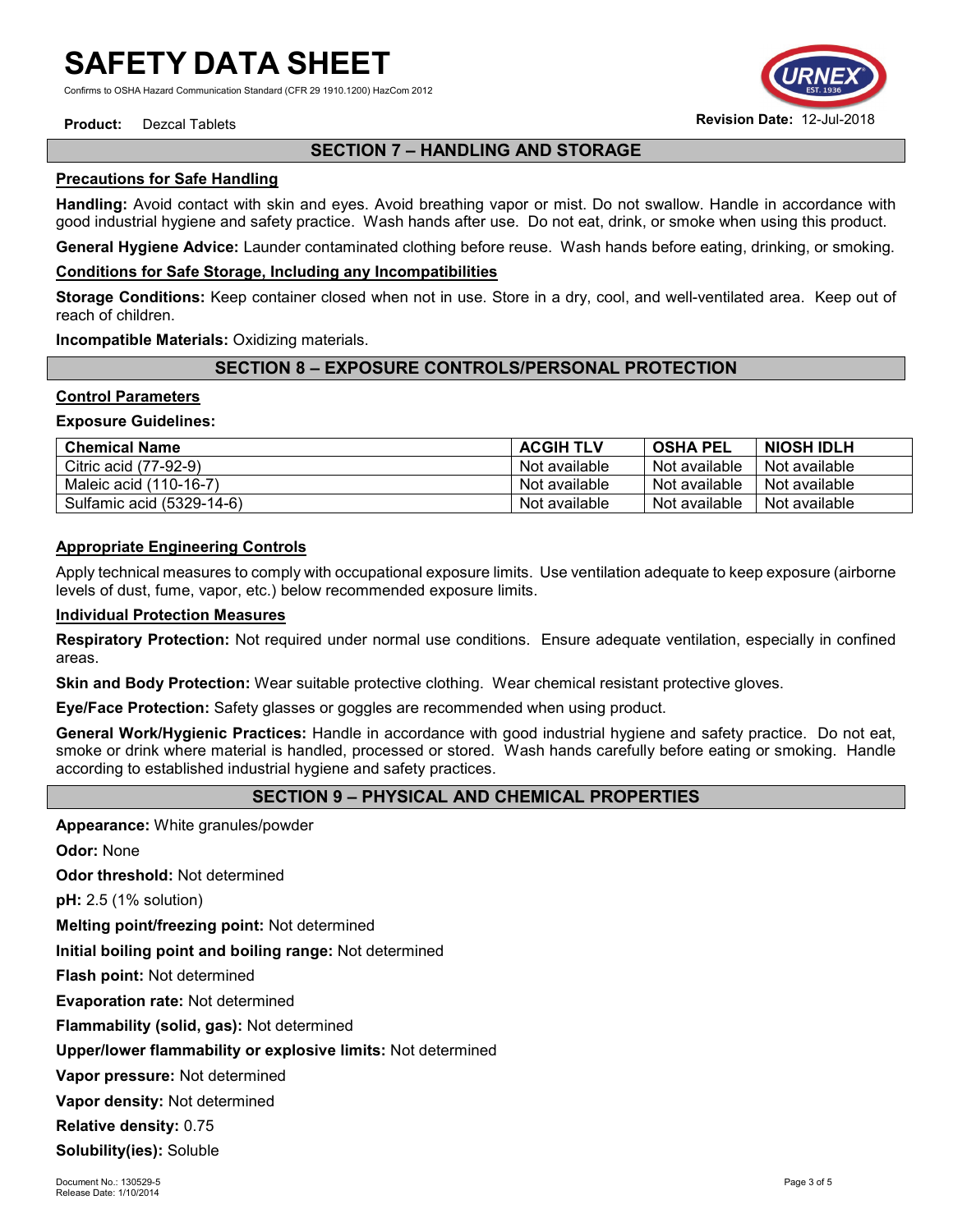Confirms to OSHA Hazard Communication Standard (CFR 29 1910.1200) HazCom 2012



**Product:** Dezcal Tablets

## **Partition coefficient (n-octanol/water):** Not determined

**Auto-ignition temperature:** Not determined

**Decomposition temperature:** Not determined

**Viscosity:** Not determined

# **SECTION 10 – STABILITY AND REACTIVITY**

**Reactivity:** Not reactive under normal conditions.

**Chemical stability:** Stable under recommended storage conditions.

**Possibility of hazardous reactions:** None under normal use.

**Conditions to avoid:** None known.

**Incompatible materials:** Oxidizing materials.

**Hazardous decomposition products:** Under normal conditions of storage and use, hazardous decomposition products should not be produced.

## **SECTION 11 - TOXICOLOGICAL INFORMATION**

## **Information on Toxicological Effects**

**Likely Routes of Exposure:** Inhalation, skin contact, eye contact, ingestion

#### **Information Related to Physical, Chemical, and Toxicological Effects**

See section 4 of this SDS.

## **Delayed and Immediate Effects as well as Chronic Effects from Short and Long-term Exposure**

## **Carcinogenicity: NTP:** No **IARC:** No **OSHA:** No

| <b>Product</b>   |                |
|------------------|----------------|
| ATE (oral)       | 1779 mg/kg     |
| ATE (dermal)     | 1578 mg/kg     |
| ATE (inhalation) | Not determined |

#### **Component Information:**

| <b>Chemical Name</b>      | Oral LD50        | <b>Dermal LD50</b>  | <b>Inhalation LC50</b> |
|---------------------------|------------------|---------------------|------------------------|
| Citric acid (77-92-9)     | 3000 mg/kg       | Not available       | Not available          |
| Maleic acid (110-16-7)    | 708 mg/kg (rat)  | 1560 mg/kg (rabbit) | Not available          |
| Sulfamic acid (5329-14-6) | 3160 mg/kg (rat) | Not available       | Not available          |

# **SECTION 12 - ECOLOGICAL INFORMATION**

**Ecotoxicity:** Not established

**Persistence and degradability:** Not established

**Bioaccumulative potential:** Not established

**Mobility in soil:** No additional information available

**Other adverse effects:** No additional information available.

## **SECTION 13 – DISPOSAL CONSIDERATIONS**

See section 8 of this SDS for exposure controls and personal protection.

Dispose of the product and container in accordance with all applicable local, state, and federal regulations.